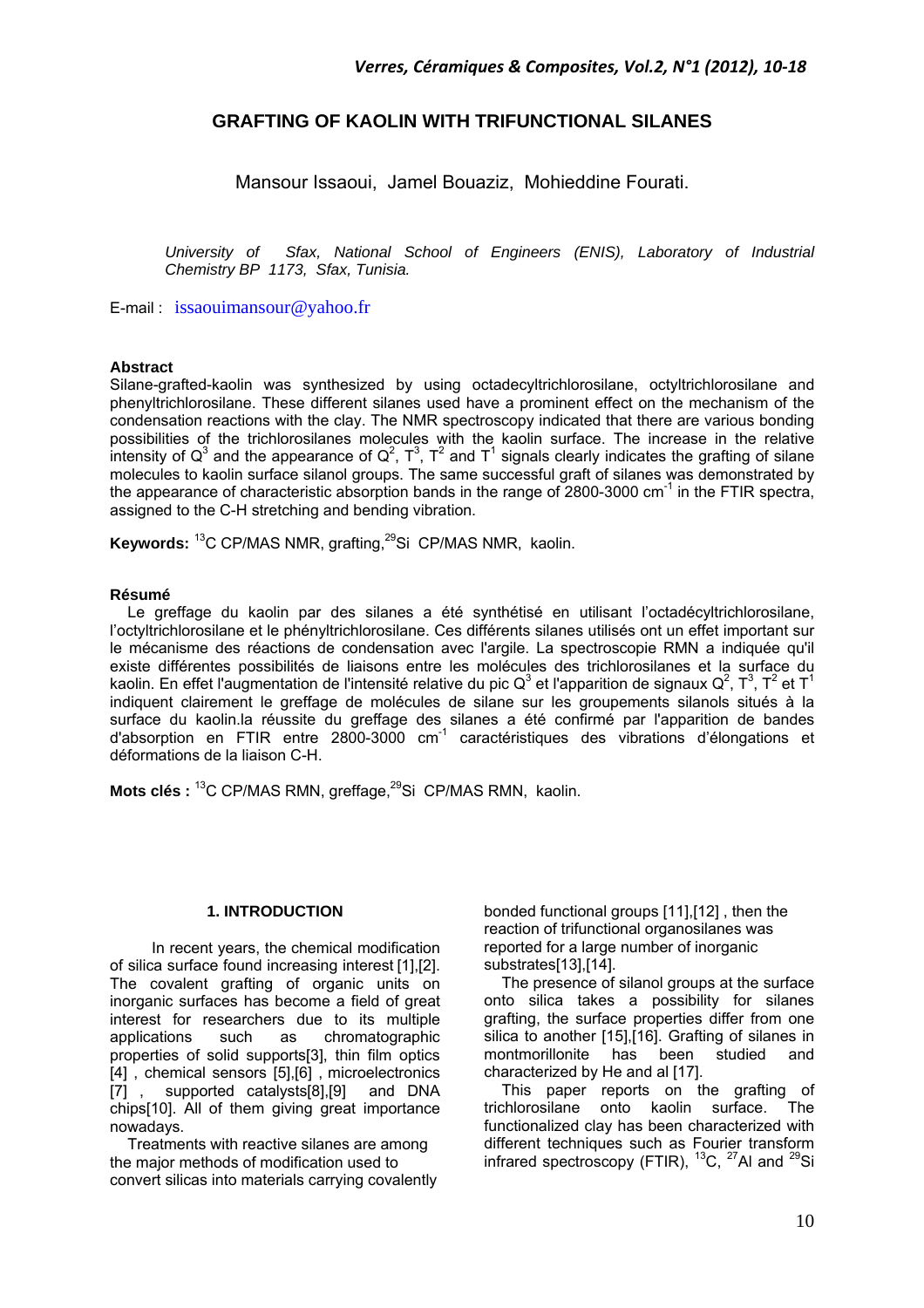nuclear magic resonance spectroscopy and Xray diffraction.

Many studies have demonstrated that the interaction between hydrophobic molecules and clay surfaces could be greatly enhanced by simple grafting of hydrophobic groups onto the clay surfaces [18],[19]. Then hydrophobic clays also may be used at various industrial applications such as elaboration of ceramic membranes for separation.

# **2. EXPERIMENTAL**

## **2.1. Materials**

Surface modification of kaolin was conducted using octadecyltrichlorosilane  $ICH_3$ - $(CH_2)_{17}$ - $\text{SiCl}_3$ ] (coded as C18), octyltrichlorosilane  $\text{[CH}_3$ -<br>(CH<sub>2</sub>)<sub>7</sub>-SiCl<sub>3</sub>] (coded as C8) and  $(CH<sub>2</sub>)<sub>7</sub>$ -SiCl<sub>3</sub>] (coded as C8) and phenyltrichlorosilane  $[C_6H_5-SiCl_3]$  (coded as C6), they were purchased from fluka-Germany. Organic solvents used in the present study are: Tetrahydrofuran, methanol they were provided by Merck (Darmstadt, Germany) and carbon tetrachloride supplied by Panreac (Barcelona, Spain). All chemicals were used as received.

The clay used in the present study is a kaolin Codex (notes as K-O), it was recommended by the L.P.M Cerina (Laboratoire des Plantes Medicinales, Tunisia). Its chemical composition is given in Table1.

*Table 1: chemical composition of kaolin (wt %)* 

| oxides                         | wt %  |
|--------------------------------|-------|
| SiO <sub>2</sub>               | 45,39 |
| Al <sub>2</sub> O <sub>3</sub> | 36,39 |
| Fe <sub>2</sub> O <sub>3</sub> | 1,03  |
| TiO <sub>2</sub>               | 0,49  |
| CaO                            | 0,89  |
| MgO                            | 0,53  |
| K <sub>2</sub> O               | 1,03  |
| Na <sub>2</sub> O              | 0,1   |
| L, O, I                        | 14,15 |
|                                |       |

# **2.2. Grafting process**

A quantity of 0.5g of kaolin was first dried at 200°C for 3 hours, then introduced into 5 ml of silane, and it was agitated in open air at room temperature. After 24hours 15ml of carbon tetrachloride was added then agitated for 15 min.

The react product was filtered and washed using different organic solvents which should be used in the following order: carbon used in the following order:

tetrachloride, tetrahydrofuran, methanol, methanol/water (50% methanol volume), methanol and tetrahydrofuran.

The resulting product was placed in a sealed container for characterization; the grafted products prepared from K-O are denoted K-C18, K-C8, and K-C6.

# **2.3. Characterization**

In order to explore the surface reactions, the grafted kaolin was analyzed using the following methods:

Fourier transforms infrared (FTIR) spectra by the KBr method using an IR spectrometer [Perkin-Elmer spectrum BX]. The spectra were collected for each measurement over the spectral range 400-4000  $\text{cm}^{-1}$  with a resolution of 4  $cm^{-1}$ .

X-ray powder diffraction (XRD) measurements were performed at room temperature on a Siemens D5000 Diffractometer operating with a copper cathode Cu-Kα (λ = 1.5406 Å).

The grafted kaolin was characterized by high-resolution solid-state NMR using a Bruker WB300 spectrometer operating at a  $B_0$  of 7.01Tesla, corresponding to a tuning frequency of 75.5MHz for  $^{13}$ C, 59.6 MHz for  $^{29}$ Si and 78.2 MHz for  $27$ Al.

Samples were spun in zirconia rotors. CP-MAS sequence was used for both nuclei  $(^{29}Si$  and  $13^{\circ}$ C) with the following parameters:

• For 29Si CP sequence, protons Π/2 pulse length is 2µs, contact time is 11ms and recycle time is 5 s. For  $^{13}$ C CP sequence, protons  $\Pi/2$ pulse length is 3 µs, contact time is 11ms and repetition time is 5 s.

• The sample spinning frequencies were of 8 kHz.

• All  $^{29}$ Si and  $^{13}$ C resonances were referenced to tetramethylsilane (TMS).

Zg-MAS sequence was used for <sup>27</sup>Al at speed of 8 kHz with a short pulse of 6 µs and its recycle time was 1s. The chemical shifts were referenced using an aqueous solution of  $AICI<sub>3</sub>.6H<sub>2</sub>O$ .

# **3. RESULTS AND DISCUSSION**

Fig. 1 shows the XRD patterns of the kaolin. It contains kaolinite as the principal mineral. Quartz and illite are minor components in this clay.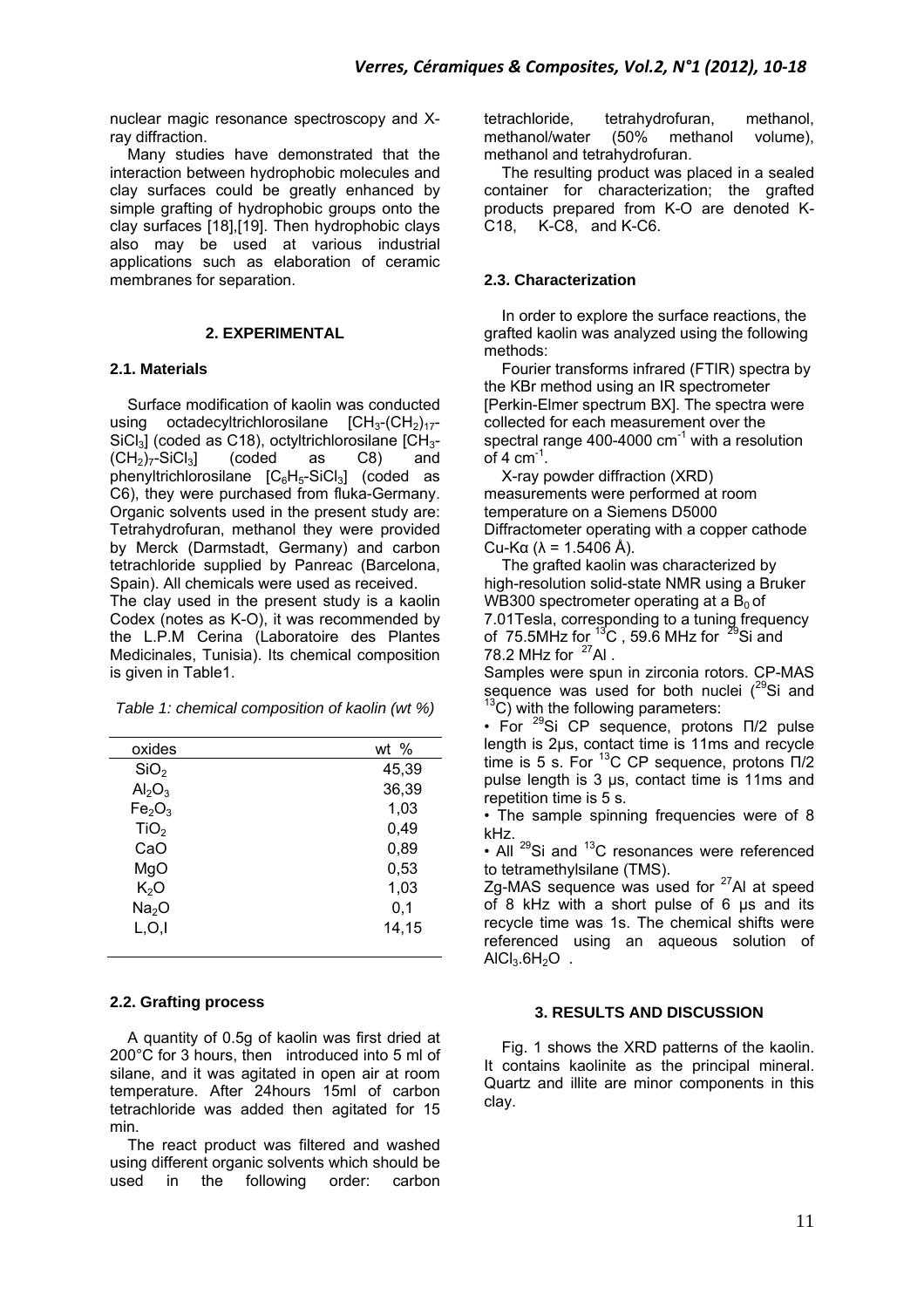

*Fi igure 1. X*  $\iota^*$  = *kaolinite;*  $\circ$  = *Quartz;* + = *illite)*. *XRD patterns s of kaolin* 

In order to predict the possible interactions between n clay min erals and silanes, it is necessary to take into account the structure and the surface chemistry of kaolin. The main mineral constituent of the kaolin is the kaolinite, this last tetrahed hydroxid is a phyllos ral layer [S de layer [Al<sub>2</sub> ( ilicate compo  $Si<sub>2</sub>O<sub>5</sub>$ ]<sup>2-</sup> and  $(OH)_4]^{2+}$ . osed of a si an octahed lica dral

At the surface, the structure terminates in either siloxane group (≡Si–O–Si≡) with the oxygen atom on the surface, or one of the several forms of silanol grou ps shown in Fig. 2.



*Figure 2. Forms of silanol groups on kaolin s surface.* 

The silanol groups could be isolated (free silanol groups), bridged (vicinal silanol) or geminal. .

In the literature [20], [21], many studies have shown that hydroxyl groups on the silica surface, resulting from hydrolysis act as active sites in the grafting reaction between silane and silica.

• Reaction chemistry:

surface hydroxyl group of the inorganic support [22] . In the case of trichlorosilanes, due to the highly reactive trichloro-head group (R-SiCl<sub>3</sub>), the reaction takes place at room temperature exposed to free air. According to the literature, the silane molecules are first hydrolyzed by the trace quantities of water present either on the surface of the support or in the solvent followed by formation of a covalent bond with the surface [23] . The reaction rate can be enhanced by the addition of water resulting in the formation of silanol group ps of silane. The silane compounds readily react with the

with the surface hydroxyl groups are shown in Fig g. 3. The reaction mechanisms of trichlorosilanes





silanol groups of kaolin and hydrolyzed trichlorosilanes can be studied by different characterization methods. The formation of covalent bonds between the

su on spectrum of K-0 (Fig. 4) displays two signals at −91.52 and −107.56 ppm, corresponding to −91.52 and −107.56 ppm, corresponding to<br>Q<sup>3</sup>[Si(OSi)<sub>3</sub>OM] (M stands for Al, Mg, etc.) and  $Q^4$ [Si $(OSi)_4$ ] respectively [24]. The former is characteristic of Si atoms in layered silicates, while the latter relates to Si atoms in quartz, which is an impurity in the kaolin. <sup>29</sup>Si CP/MAS NMR spectrum provides pporting evid to the kaol dence for th in surface. he silylation <sup>29</sup>Si CP/MA of silane AS NMR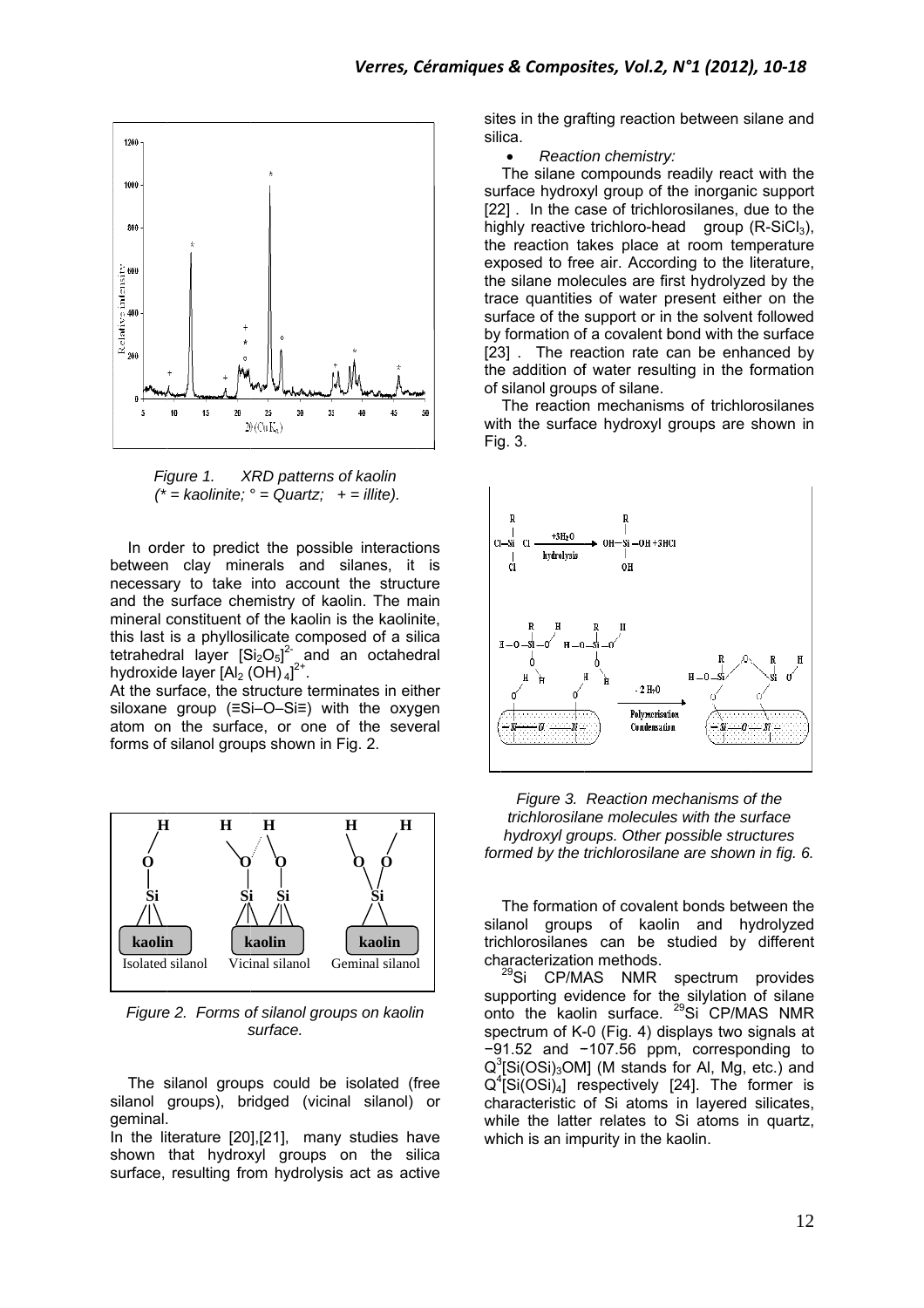

*Figure 4. 29Si CP/MAS NMR spectrum of K-0.* 

After grafting, three additional  $^{29}$ Si signals at −67.72, -58.13 and -47.96 ppm are recorded in the 29Si CP/MAS NMR spectrum of *K*-*C*8 (Fig. 5). These signals correspond to the units of  $T^3$ ;  $T^2$  and  $T^1$  respectively [18]-[25],[26],[27] (Fig.6). This demonstrates the successful grafting of octyltrichlolrosilane onto the kaolin surface. We notes a signal of  $Q<sup>3</sup>$  units displaced at -85.33 ppm attributed to isolated silanol groups which are present at the silicate sheet edges probably due to the hydrolysis reaction in the kaolin surface.



*Figure 5. 29Si CP/MAS NMR spectrum of kaolin grafted with octyltrichlorosilane (K-C8).* 





We also performed  $^{13}$ C NMR measurement on the same kaolin grafted with octyltrichlorosilane (Fig. 7).



*Figure 7. 13C MAS NMR spectrum of kaolin grafted with octyltrichlorosilane (K-C8)* 

The obtained spectrum presents five lines corresponding to the inequivalent carbon sites on the molecule grafted on the kaolin surface. The latter molecule has the following form (Fig. 8):

O-Si-CH2-CH2-CH2-(CH2)2-CH2 -CH2-CH3 1 2 3 4-5 6 7 8

#### *Figure 8.The form of octyltrichlorosilane molecule*

According to the literature [28] . we attribute the line at 14.57 ppm to the  $C_{(188)}$  carbons and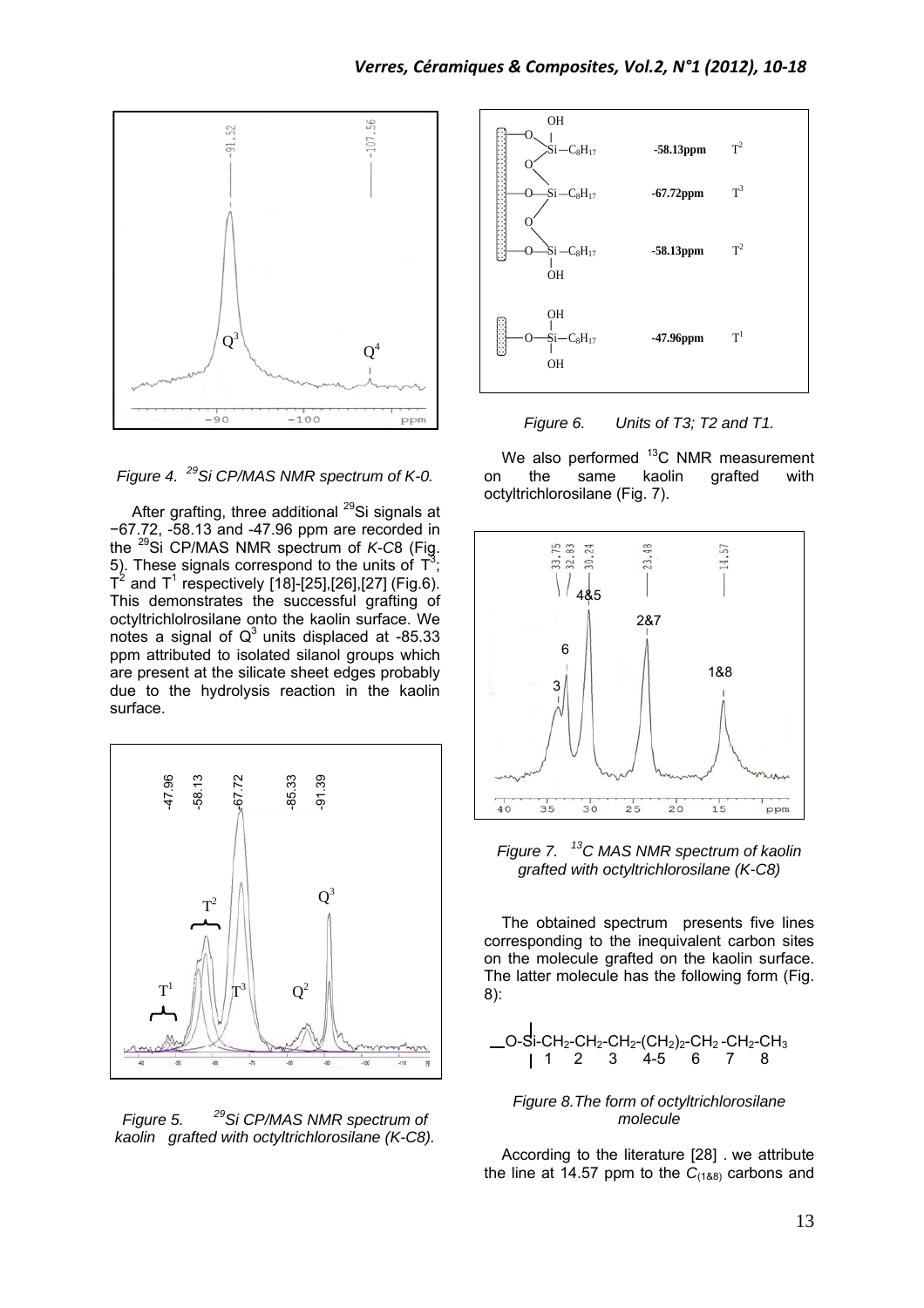the line at 23.48 ppm to the  $C_{(287)}$  ones. The resonance at 30.24 ppm is assigned to the  $C_{(485)}$  carbons; the line at 32.83 ppm is due to  $C_{(6)}$  carbons and the line at 33.75 ppm to  $C_{(3)}$ carbons.

The same results were found using octadecyltrichlorosilane as a grafting agent (Fig. 9). But there is no signal of isolated silanol groups in the 29Si CP/MAS NMR spectrum of *K*- $C$ 18. The weaker Signal intensity of the  $Q<sup>3</sup>$  units suggested that majority of Si  $(Q^3)$  have been reacted with the trichlorosilane.



*Figure 9. 29Si CP/MAS NMR spectrum of kaolin grafted with octadecyltrichlorosilane (K-C18).* 

The same sample has been characterized by <sup>13</sup>C MAS NMR (Fig. 10), the obtained spectrum presents three lines at 14.72, 24.50 and 33.32 ppm which we attribute to the *C*(18&1), *C*(2&17) and C<sub>(3-16)</sub> carbons respectively [29].



*Figure 10. 13C MAS NMR spectrum of kaolin grafted with octadecyltrichlorosilane (K-C18).* 

The latter molecule has the following form (Fig. 11):

$$
-0- \overline{\text{Si}} - \text{CH}_2 - (\text{CH}_2)_{16} - \text{CH}_3
$$
  
|- 1 2-17 18

#### *Figure 11. The form of octadecyltrichlorosilane molecule.*

Fig. 12 shows <sup>29</sup>Si CP/MAS NMR spectrum of kaolin grafted by the phenyltrichlorosilane. Four lines appear at -91.3, -79.44, -70.37, and - 62.50 ppm. We attributed these lines respectively to  $Q^3$ , T<sup>3</sup>, T<sup>2</sup> and T<sup>1</sup> . The observed signals for *K*-*C*6 in the present case  $(T<sup>1</sup>, T<sup>2</sup>$  and  $\tilde{T}<sup>3</sup>$ ) compared to signals recorded in K-C8 and K-C18 evidence that the aromatic silane is more effectively silylated on the kaolin surface. Roshchina et al [30], reported similar results for silanol groups on the silica surface modified with phenyltrichlorosilane accompanied by an additional treatment with N,N-dimethyltrimethylsilylamine made it possible to screen the surface silanol group almost completely.



*Figure 12. 29Si CP/MAS NMR spectrum of kaolin grafted with phenyltrichlorosilane (K-C6).* 

We also performed  $^{13}$ C MAS NMR measurement on the same kaolin grafted with phenyltricholrosilane sample. The obtained spectrum (Fig. 13) presents a group of aromatic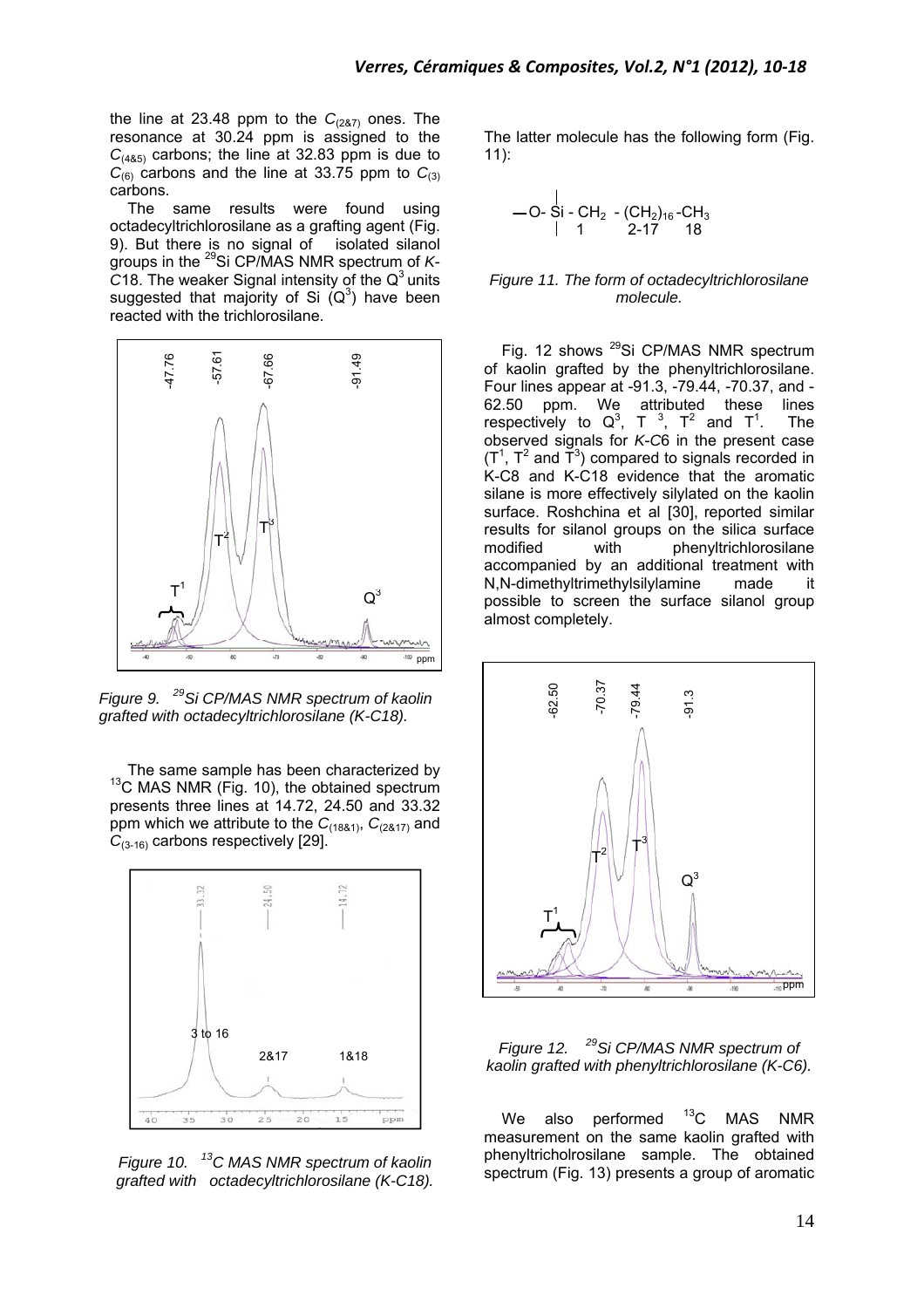peaks which appears in the range 125-135 ppm. In the silica surface where the phenyl ring is grafted, the following assignments can be made. The signal at 130 ppm corresponds to the carbon atom bonded to the silica; the orthocarbon atoms are found at 134 ppm and the meta-carbons at 127 ppm; the para-carbon atoms appears as a shoulder at approximately 129 ppm [31] .It demonstrated the successful grafting of phenyltrichlorosilane onto the kaolin surface.



*Figure 13. 13C MAS NMR spectrum of kaolin grafted with phenyltrichlorosilane (K-C6).* 

Fig. 14 shows <sup>27</sup>Al MAS NMR spectrum of kaolin before and after grafting with trifunctional silanes, it presents a weaker peak at 68 ppm attributed to tetrahedral Al atoms and another one at -3.5 ppm which can be caused by octahedral Al sites.

This shows that the chemical environment around Al on the surface of kaolin is not altered by the grafting of the silane molecules.



*Figure 14. 27Al MAS NMR spectrum of K-O, K-C18, K-C8 and K-C6.* 

Fig. 15 displayed the FTIR spectra of K-O, K*-*C18, K-C8, and K-C6, the assignments of FTIR data are represented in Table 2

| Assignment         | characteristic wavenumber (cm <sup>-1</sup> |            |            |            |
|--------------------|---------------------------------------------|------------|------------|------------|
|                    | K-O                                         | $K-C18$    | K-C8       | K-C6       |
| hydoxyl O-H str    | 3622,3695                                   | 3622,3696  | 3622,3697  | 3620,3695  |
| Si-O-Si str        | 1031, 1106                                  | 1030, 1113 | 1030, 1111 | 1031, 1110 |
| Al-O str           | 538                                         | 536        | 537        | 538        |
| Si-O bend          | 469                                         | 468        | 467        | 464        |
| Si-OH str          | 916                                         | 912        | 913        | 912        |
| aliphatic C-H str  |                                             | 2852, 2921 | 2856, 2926 |            |
| aromatic C-H str   |                                             |            |            | 3050       |
| aliphatic C-H bend |                                             | 1467       | 1464       |            |
| aromatic C-H bend  |                                             |            |            | 1433       |
| C=C aromatic       |                                             |            |            | 1569       |

*Table 2: Assignments of FTIR bands for K-O, K-C18, K-C8, and K-C6*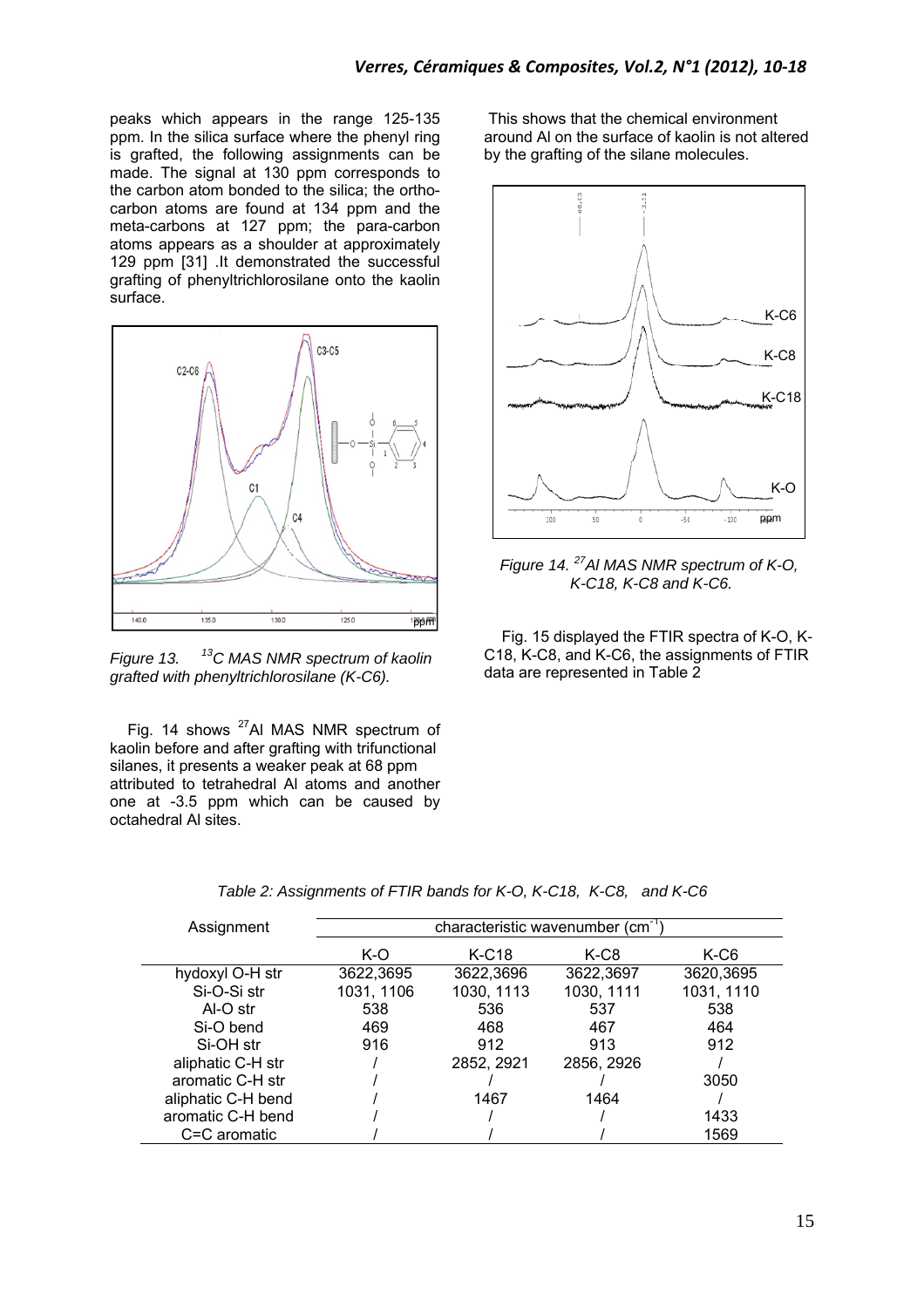Fig. 15 shows the FTIR spectrum of the kaolin before and after grafting with the different trichlorosilanes. The bands observed can be allotted in agreement with information available in the literature on silica. After grafting, additional bands are clearly observed in the range of 2800-3000 cm<sup>-1</sup>, assignable to the C-H stretching vibration. Then at  $1460 \text{ cm}^{-1}$ , we also note absorption band of C-H bending vibration, these peaks are attributable to  $-CH_3$  or  $-CH_2$ group vibrations. These results show good consistency with the solid-state  $^{13}$ C NMR results and confirm the successful graft of silane onto the kaolin surface. Our results are similar to those of Dai and Huang (1999). At the same time the intensity of the absorption bands of (OH) decreased significantly but still remained, indicating that a limited number of silanol groups were replaced with silane molecules, due to the fairly large surface area of the kaolin.



*Figure 15 IR spectra of K-O, K-C18, K-C8 and K-C6.* 

The XRD methods were employed to study kaolinite order that provides an approximation of the real structure. kaolinite order is influenced by many factors such as stacking layer disorder, cation distribution disorder, nonplane layer structure etc.

The XRD patterns of the kaolin before and after grafting are shown in Fig. 16. This analysis indicates that after the grafting reaction we note a decrease of the (001) and (002) reflections of the K-O corresponding to the kaolinite; it gives good explanation, indicating that most of silane molecules have been grafted onto kaolin surface. This conclusion supports our proposal about the grafting of organic molecules onto kaolin surface based on the NMR and IR spectra.



*Figure 16. XRD patterns of the kaolin before and after grafting*   $f^*$  = kaolinite;  $\degree$  = Quartz;  $+$  = *illite*).

## **4. CONCLUSION**

In summary, our present study demonstrates that the grafting of trifuncitonal silanes on kaolin surface was realized successfully. We report on high-resolution CP/MAS solid-state NMR experiments that were used to investigate the grafting reaction, the different arrangement of silane molecules in the kaolin surface results in the various  $T^n$  and  $Q^n$  units. This was confirmed by IR analysis showing appearance of new peaks in the range of  $2800-3000$  cm<sup>-1</sup> that correspond to –CH asymmetric and symmetric stretching indicating the presence of the silane on the kaolin surface.

#### **REFERENCES**

[1] O.Y. kwon, K.W. Park, The Preparation of Flaky Layered Carbon by Using Layered Silicate Template, Bull. Korean chem. Soc.vol. 24, (2003), p. 1561.

[2] P.H. Thiesen, K. Beneke, G.J. lagaly, Silylation of a crystalline silicic acid: an MAS NMR and porosity study, chem. Mater.vol. 12, (2002), p. 3010.

[3] J.J. Pesek, Proceedings of the Symposium on chemically Modified oxide surface, ed. D.E. Leyden, W.T. Collins (Eds), Gordon & Breach, New York 1990.

[4] C. Bubeck, A. Laschewsky, D. Lupo, D. Neher, P. Ottenbreit, W. Paulus, W. Prass, H.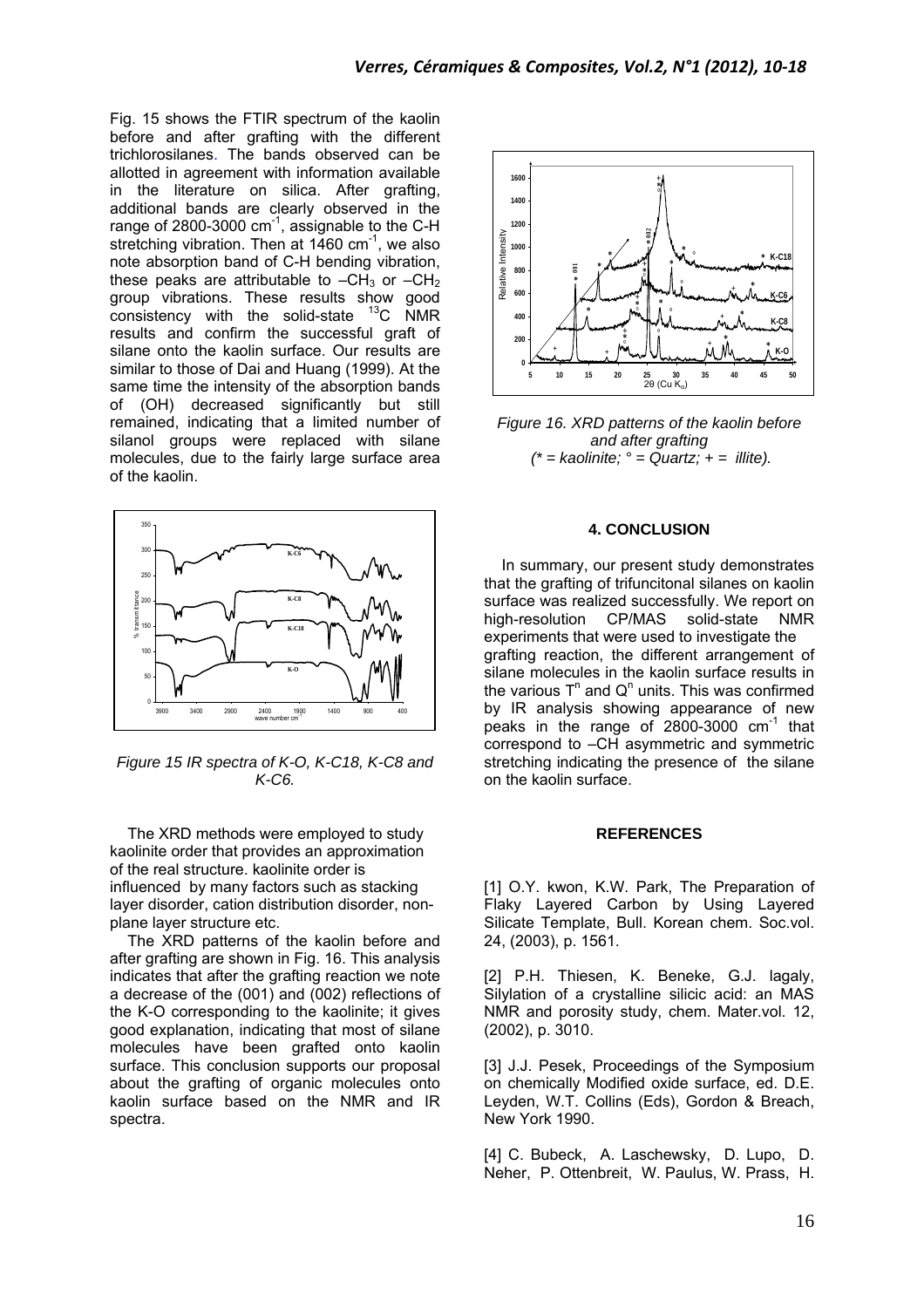Ringsdorf, G. Wegner, Amphiphilic Dyes for Nonlinear Optics: Dependence of Second Harmonic Generation on Functional Group Substitution, Adv. Mater.vol. 3, (1991), p. 54.

[5] I. Willner, E. Katz, Integration of layered redox-proteins and conductive supports for bioelectronic applications, Angew. Chem., Int. Ed.vol. 39, (2000), pp.1180–1218.

[6] P. Cléchet, N. Jaffrezic-Renault, C. Martelet, Sensitization of dielectric surfaces by chemical grafting. Application to ISFETs and ENFETs, Chemical Sensor Technology, ed. S. Yamauchi, Kodansha. Tokyo.vol. 4, (1992), pp.205–225.

[7] N.L. Jeon, P.G. Clem, D.A. Payne, R.G. Nuzzo, A Monolayer-Based Lift-Off Process for Patterning Chemical Vapor Deposition Copper Thin Films, Langmuir.vol.12,(1996),p. 5350.

[8] M.A. Harmer, Q. Sun, M.J. Michalczyk , Z.J. Yang, Unique silane modified perfluorosulfonic acids as versatile reagents for new solid acid catalysts,Chem. Commun (1997),p. 1803.

[9] A. Cauvel, G. Renard, D. Brunel, Monoglyceride Synthesis by Heterogeneous Catalysis Using MCM-41 Type Silicas Functionalized with Amino Groups, J. Org. Chem.vol. 62,(1997),p 749.

[10] S.L. Beaucage, Strategies in the preparation of DNA oligonucleotide arrays for diagnostic applications, C. Med, Chem.vol. 8, (2001), pp.1213–1244.

[11] K.K.Unger, Porous Silica, Its Properties and Use as Support in Column Liquid Chromatography, Journal of Chromatography Library, Elsevier, Amsterdam. Vol.16, 1977.

[12] A. Vidal, E. Papirer, A.P. Legrand, The Surface Properties of Silicas, Wiley. New York. 1999.

[13] A. Ulman, Formation and Structure of Self-Assembled Monolayers ,Chem. Rev. Vol.96, (1996),p. 1533.

[14] R. Maoz, J. Sagiv, On the formation and structure of self-assembling monolayers I. A comparative ATR-wettability study of Langmuir-Blodgett and adsorbed films on flat substrates and glass microbeads, J. Colloid Interface Sci.vol. 100, (1984),p. 465.

[15] R.K. Iler, the Chemistry of Silica, Wiley. New York. 1979.

[16] A.P. Legrand, the Surface Properties of Silicas, Wiley. Chichester. 1998. [17] H. He, J. Duchet, J. Galy, J.F. Gerard, Grafting of Swelling Clay Materials with 3-aminopropyltriethoxysilane ,J. Colloid Interface Sci. Vol.288, (2005),pp. 171-176.

[18] N.N. Herrera, J.M. Letoffe, J.L. Putaux, L. David, E. Bourgeat-Lami, Aqueous dispersions of silane-functionalized laponite clay platelets: A first step toward the elaboration of water-based polymer/clay nanocomposites, Langmuir.vol. 20, (2004), pp.1564-1571.

[19] M. Park, I.K. Shim, E.Y. Jung, J.H. Choy, Modification of external surface of laponite by silane grafting, J. Phys. Chem. Solids.vol. 65, (2004), p. 499.

[20] K.C. Vrancken, L.D. Coster, P.V.D. Voort, P.J. Grobet , E.F. Vansant, The role of silanols in the modification of silica gel with aminosilanes, J. Colloid Interface Sci.vol. 170, (1995), p. 71.

[21] J. Duchet, J.F. Gerard, J.P. Chapel, B. Chabert, Grafting of alkylchlorosilanes onto silica from solution for adhesion enhancement, J. Adhesion Sci. Technol.vol.14,(2000),p. 691.

[22] C.J. Kluth, M.M .Sung, R. Maboudian, Thermal Behavior of Alkylsiloxane Self-Assembled Monolayers on the Oxidized Si(100) Surface Langmuir.vol.13, (1997),p. 3775-3780.

[23] P. Silberzan, L. Leger, D. Ausserre, J.J. Benattar, Silanation of silica surfaces. A new method of constructing pure or mixed monolayers Langmuir.vol.7, (1991), p.1647- 1651.

[24] H.P. He, J.G. Guo, X.D. Xie, H.F. Lin, L.Y. Li, Clay. Clay Miner.vol. 37, (2002),p. 323.

[25] K. Isoda, K. Kuroda, Interlamellar Grafting of γ-Methacryloxypropylsilyl Groups on Magadiite and Copolymerization with Methyl Methacrylate, Chem. Mater.vol. 12, (2000), pp.1702-1707.

[26] K.C. Vrancken, L.D. Coster, P.V.D. Voort, P.J. Grobet, E.F. Vansant, The role of silanols in the modification of silica gel with aminosilanes, J. Colloid Interface Sci. Vol.170, (1995),pp.71-77.

[27] S.Ek, E.I. Iiskola, L. NiinistÖ, A 13C and 29Si CP/MAS NMR study of bi- and trifunctional γ-aminopropylalkoxysilanes deposited onto